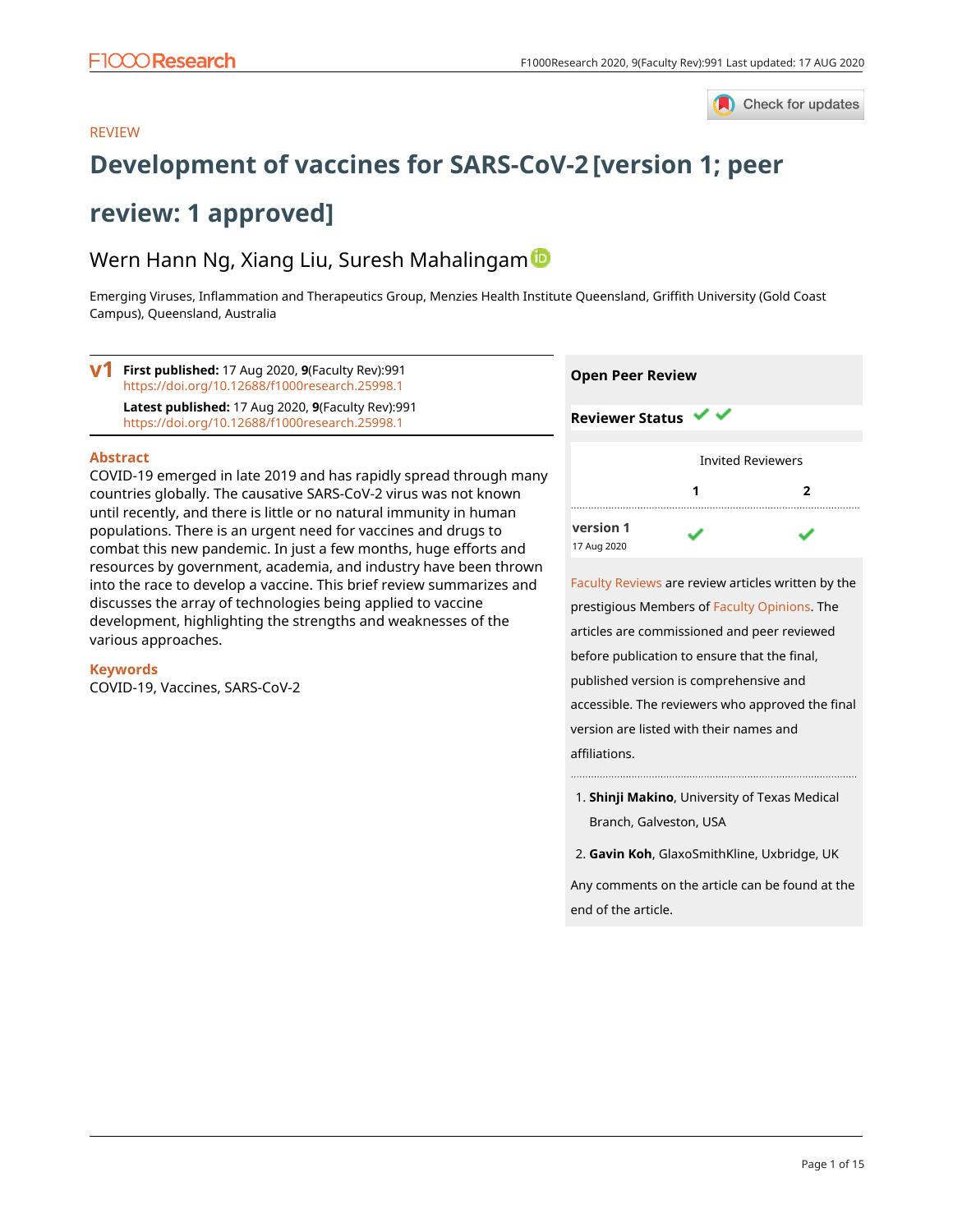**Corresponding author:** Suresh Mahalingam ([s.mahalingam@griffith.edu.au](mailto:s.mahalingam@griffith.edu.au))

**Author roles: Ng WH**: Conceptualization, Data Curation, Writing – Original Draft Preparation, Writing – Review & Editing; **Liu X**: Data Curation, Writing – Original Draft Preparation, Writing – Review & Editing; **Mahalingam S**: Conceptualization, Data Curation, Writing – Original Draft Preparation, Writing – Review & Editing

**Competing interests:** No competing interests were disclosed.

**Grant information:** SM is the recipient of a National Health and Medical Research Council (NHMRC) Senior Research Fellowship (APP11544347).

*The funders had no role in study design, data collection and analysis, decision to publish, or preparation of the manuscript.*

**Copyright:** © 2020 Ng WH *et al*. This is an open access article distributed under the terms of the [Creative Commons Attribution License](http://creativecommons.org/licenses/by/4.0/), which permits unrestricted use, distribution, and reproduction in any medium, provided the original work is properly cited.

**How to cite this article:** Ng WH, Liu X and Mahalingam S. **Development of vaccines for SARS-CoV-2 [version 1; peer review: 1 approved]** F1000Research 2020, **9**(Faculty Rev):991 <https://doi.org/10.12688/f1000research.25998.1>

**First published:** 17 Aug 2020, **9**(Faculty Rev):991 <https://doi.org/10.12688/f1000research.25998.1>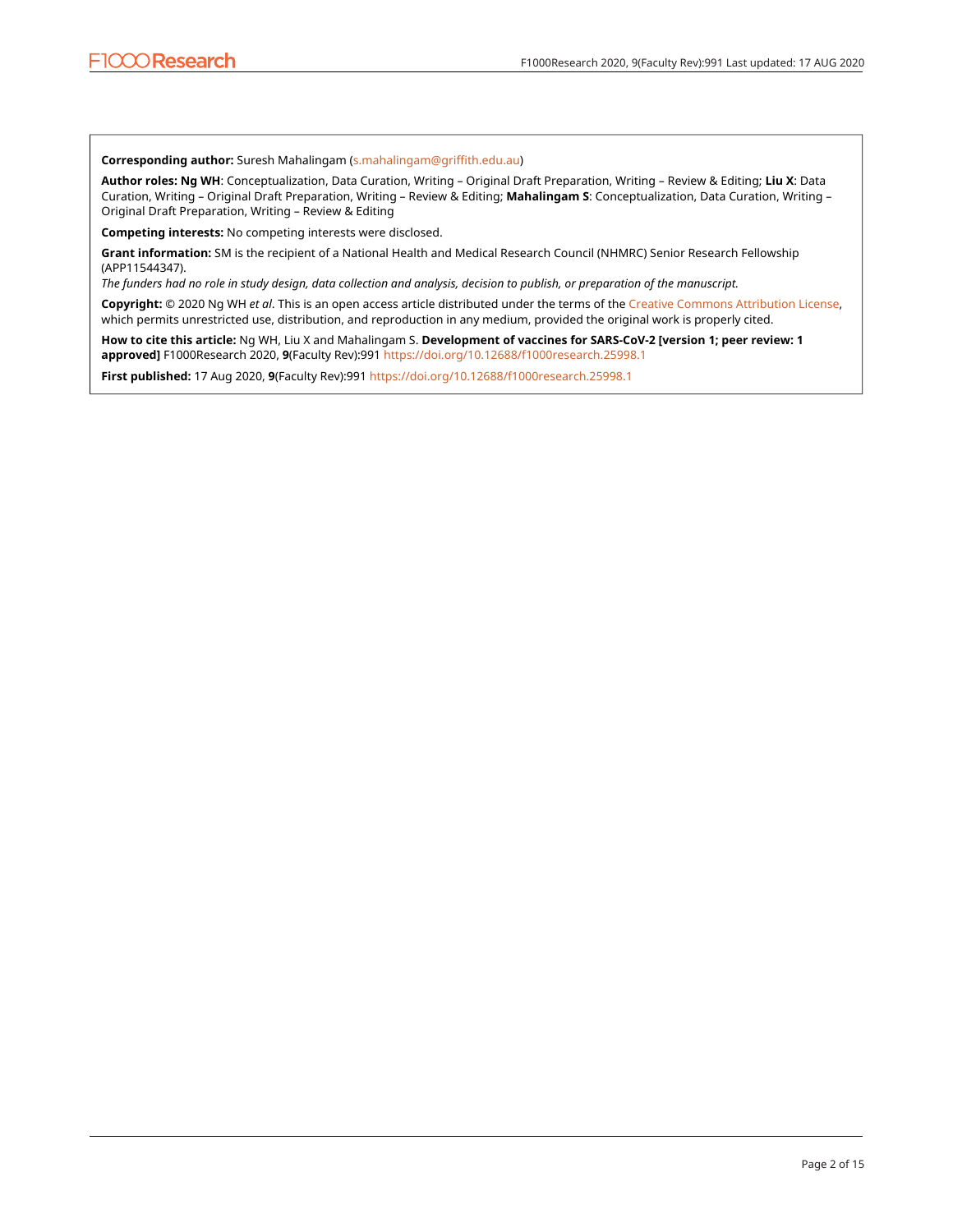#### **Introduction**

The first quarter of 2020 has been plagued by the emergence of a novel coronavirus disease, COVID-19 or severe acute respiratory syndrome coronavirus 2 (SARS-CoV-2). SARS-CoV-2 was first identified in Wuhan, China, and has since spread globally at an alarming rate, with over 200 countries and territories being infected<sup>1,2</sup>. In March 2020, SARS-CoV-2 was declared a global pandemic by the World Health Organization  $(WHO)^3$ , and as of 18 July 2020, there are over 14 million confirmed cases with over 594,000 deaths worldwide. These figures are expected to rise (https://www. who.int/emergencies/diseases/novel-coronavirus-2019/situation-reports) 2 . With the emergence of SARS-CoV-2, there are currently over 2,400 listed studies on the National Institute of Health database (https://clinicaltrials.gov/ct2/results?cond=COVID-19) aimed at identifying a solution to this pandemic. The development of a much-needed vaccine against SARS-CoV-2 is of utmost importance. To date, there are more than 100 vaccine candidates being developed by industry and academic institutions using a wide range of technologies including live attenuated, viral vectored, DNA/RNA-based, protein-based, and inactivated vaccines<sup>4-6</sup>. At the time of writing, 19 vaccines are recorded as being in clinical trials  $(Table 1)^{4-7}$ . This article highlights various technologies employed in vaccine development for COVID-19, potential hurdles, and recent advances.

#### **DNA/RNA-based platforms**

DNA- and RNA-based platforms present the greatest potential for speed of production since culturing and fermentation are not required for their synthesis. The potential of this approach is showcased by Moderna, whose vaccine candidate advanced to clinical testing just 2 months after sequence identification<sup>7</sup>. There are many other advantages associated with DNA-based vaccines. Notably, they are renowned for their safety profile since the vectors employed are non-replicating and encode and express only the target antigen. The vectors therefore are unable to revert to a disease-causing form, which is a risk with viral vectors. Another key advantage with DNA-based vaccination is the absence of vector-specific immunity, which allows these products to be utilized in prime and boost regimens with multiple products intended for the same patient<sup>8</sup>. RNAbased vaccines are also a promising alternative owing to their potential for low-cost manufacture and good safety profile in animal studies<sup>9–11</sup>. However, both DNA- and RNA-based vaccines have their own set of challenges. Both vaccines could suffer from the drawback of having low immunogenicity, as DNA vaccines could potentially integrate into the human genome, while there are concerns about the stability of RNA vaccines<sup>12</sup>. As there are currently no approved DNA or RNA vaccines for medical use in humans<sup>12,13</sup>, the question about low immunogenicity has not yet been resolved (Table 2). The lack of currently approved DNA or RNA vaccines provides considerable regulatory uncertainty, and their progression through the regulatory process will almost certainly take significantly longer than for more conventional vaccine technologies. Currently, there is one vaccine in phase II clinical trials, three in phase I/II clinical trials, and four in phase I clinical trials for SARS-CoV-2 based on the DNA/RNA platform. Inovio Pharmaceuticals is

developing a SARS-CoV-2 vaccine, INO-4800, using a DNAbased platform, with phase I clinical trials being undertaken in conjunction with pre-clinical studies in order to hasten development<sup>14</sup>. The International Vaccine Institute (IVI) has announced that the Coalition for Epidemic Preparedness Innovations (CEPI) has awarded \$6.9 million of funding to INOVIO to work with IVI and the Korea National Institute of Health (KNIH) for a phase I/II clinical trial of INO-4800 in South Korea. The trial will be conducted in parallel with INOVIO's phase I study, which is currently ongoing with 40 healthy adults receiving the vaccine candidate and will eventually be expanded to older adults<sup>15</sup>. An RNA vaccine candidate, mRNA-1273, is being developed by Moderna in collaboration with NIAID. The Biomedical Advanced Research and Development Authority (BARDA), a division of the Office of the Assistant Secretary for Preparedness and Response (ASPR) within the US Department of Health and Human Services (HHS), has agreed to cooperate to hasten the development of mRNA-1273 by pledging up to \$483 million in funding<sup>16</sup>. Healthy adults aged 18 to 55 were recruited for phase I trials. Two injections of mRNA-1273 were given 28 days apart at a dose of 25 µg, 100 µg, or 250 µg. Dire adverse events were absent, and no trial halting rules were met, although one participant in the 25 µg group withdrew because of an unsolicited adverse event, transient urticaria, which was postulated to be linked to the first vaccination. Live virus neutralization capable of reducing SARS-CoV-2 infectivity by 80% or more was detected at day 43 post-vaccination in all participants. Of the three doses evaluated, the 100 µg dose was optimal based on its capacity to trigger high neutralization responses and Th1-skewed CD4 T cell responses. The reactogenicity profile at 100 µg was better than for the other two doses. The safety, reactogenicity, and immunogenicity of mRNA-1273 are currently being evaluated in phase II trials using two vaccinations given 28 days apart. A total of 600 participants, 300 aged 18–54 and 300 aged 55 and above, have been assigned to three groups: placebo, 50 µg of vaccine, or 100  $\mu$ g of vaccine at both vaccinations<sup>17</sup>. A phase III trial of mRNA-1273 is expected to begin in July with an estimated 30,000 participants. With the expected final dose of 100 µg, Moderna is confident to scale up manufacturing to approximately 500 million to 1 billion doses per year $18$ .

#### **Virus vectors**

Virus-based vectors are powerful tools for vaccination. Their effectiveness stems from their ability to infect cells, which allows them to be highly efficient, specific, and able to trigger robust immune responses. Despite their advantages, viral vectors have several disadvantages (Table 2). For example, the use of vaccinia virus and adenovirus may lead to immunity against the vector, which will reduce the efficacy of the vaccine. The use of retrovirus and lentivirus, on the other hand, may lead to the risk of tumorigenesis in patients, which results from the integration of viral long terminal repeats into proto-oncogenes<sup>19</sup>. Additionally, certain viral vectors such as adeno-associated virus may not be cost effective owing to their low titer production<sup>20</sup>. Ultimately, viral vectors still present themselves as a valid choice for vaccine development against SARS-CoV-2, as illustrated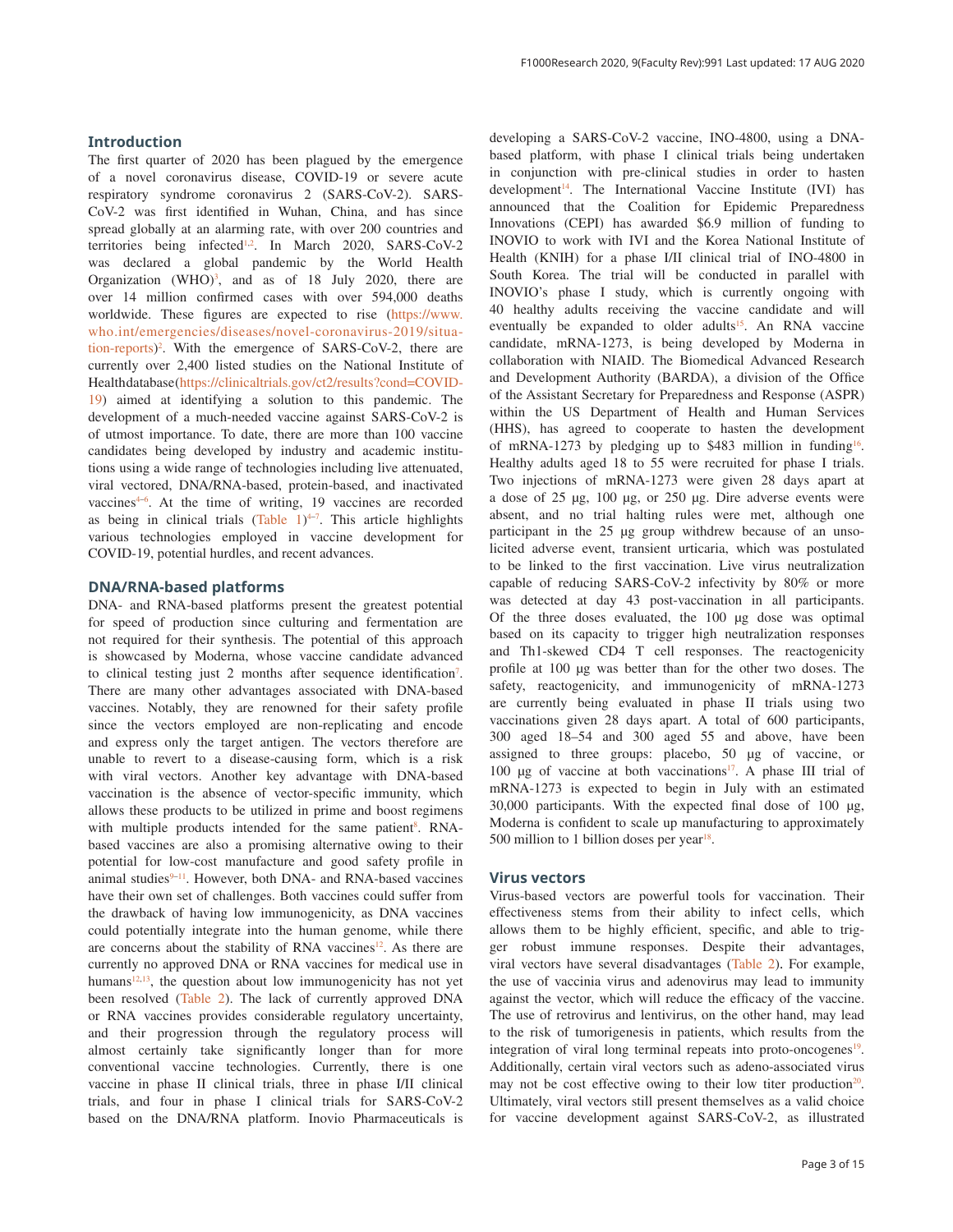| Technology<br>employed      | <b>Developer</b>                                                                                           | Type of vaccine candidate                                               | clinical evaluation<br>Current stage in |
|-----------------------------|------------------------------------------------------------------------------------------------------------|-------------------------------------------------------------------------|-----------------------------------------|
| Non-                        | University of Oxford/AstraZeneca                                                                           | ChAdOx1-S                                                               | Phase III                               |
| viral vector<br>replicating | CanSino Biologics Inc and Beijing Institute of Biotechnology                                               | Adenovirus type 5 vector                                                | Phase II                                |
|                             | Shenzhen Geno-Immune Medical Institute                                                                     | Lentivirus modification                                                 |                                         |
|                             | Gamaleya Research Institute                                                                                | Adeno-based                                                             | Phase I                                 |
|                             | GeoVax/BravoVax                                                                                            | Modified Vaccinia Ankara (MVA)-encoded virus-like particle (VLP)        | Pre-clinical                            |
|                             | Stabilitech Biopharma Ltd                                                                                  | Oral Ad5 S                                                              |                                         |
|                             | Janssen Pharmaceutical Companies                                                                           | Ad26 (alone or witd MVA boost)                                          |                                         |
|                             | Altimmune                                                                                                  | Adenovirus-based NasoVAX expressing SARS-CoV-2 Spike protein            |                                         |
|                             | Greffex                                                                                                    | Ad5 S (GREVAX <sup>w</sup> platform)                                    |                                         |
|                             | Vaxart                                                                                                     | Oral vaccine platform                                                   |                                         |
|                             | DZIF - German Center for Infection Research                                                                | MVA-S encoded                                                           |                                         |
|                             | IDIBAPS-Hospital Clinic, Spain                                                                             | MVA-S                                                                   |                                         |
|                             | Greffex                                                                                                    | Ad5 S (GREVAX <sup>m</sup> platform)                                    |                                         |
|                             | Centro Nacional de Biotecnología (CNB-CSIC), Spain                                                         | MVA expressing structural proteins                                      |                                         |
|                             | Reitdera/LEUKOCARE/Univercells                                                                             | Replication defective Simian adenovirus (gRAd) encoding SARS-CoV-2 S    |                                         |
|                             | Valo tderapeutics Ltd                                                                                      | Adenovirus-based + HLA-matched peptides                                 |                                         |
|                             | National Center for Genetic Engineering and Biotechnology<br>BIOTEC/GPO, Thailand                          | Inactivated flu-based SARS-CoV2 vaccine + adjuvant                      |                                         |
|                             | University of Manitoba                                                                                     | Dendritic cell-based vaccine                                            |                                         |
|                             | University of Georgia/University of Iowa                                                                   | Parainfluenza virus 5 (PIV5)-based vaccine expressing tde Spike protein |                                         |
|                             | Bharat Biotech/Thomas Jefferson University                                                                 | Recombinant deactivated rabies virus containing S1                      |                                         |
|                             | Massachusetts Eye and Ear/Massachusetts General Hospital/AveXis   Adeno-associated virus vector (AAVCOVID) |                                                                         |                                         |
|                             | ImmunityBio, Inc. and NantKwest, Inc.                                                                      | [E1-, E2b-, E3-] hAd5-COVID19-Spike/nucleocapsid                        |                                         |
|                             | National Research Centre, Egypt                                                                            | Influenza A H1N1 vector                                                 |                                         |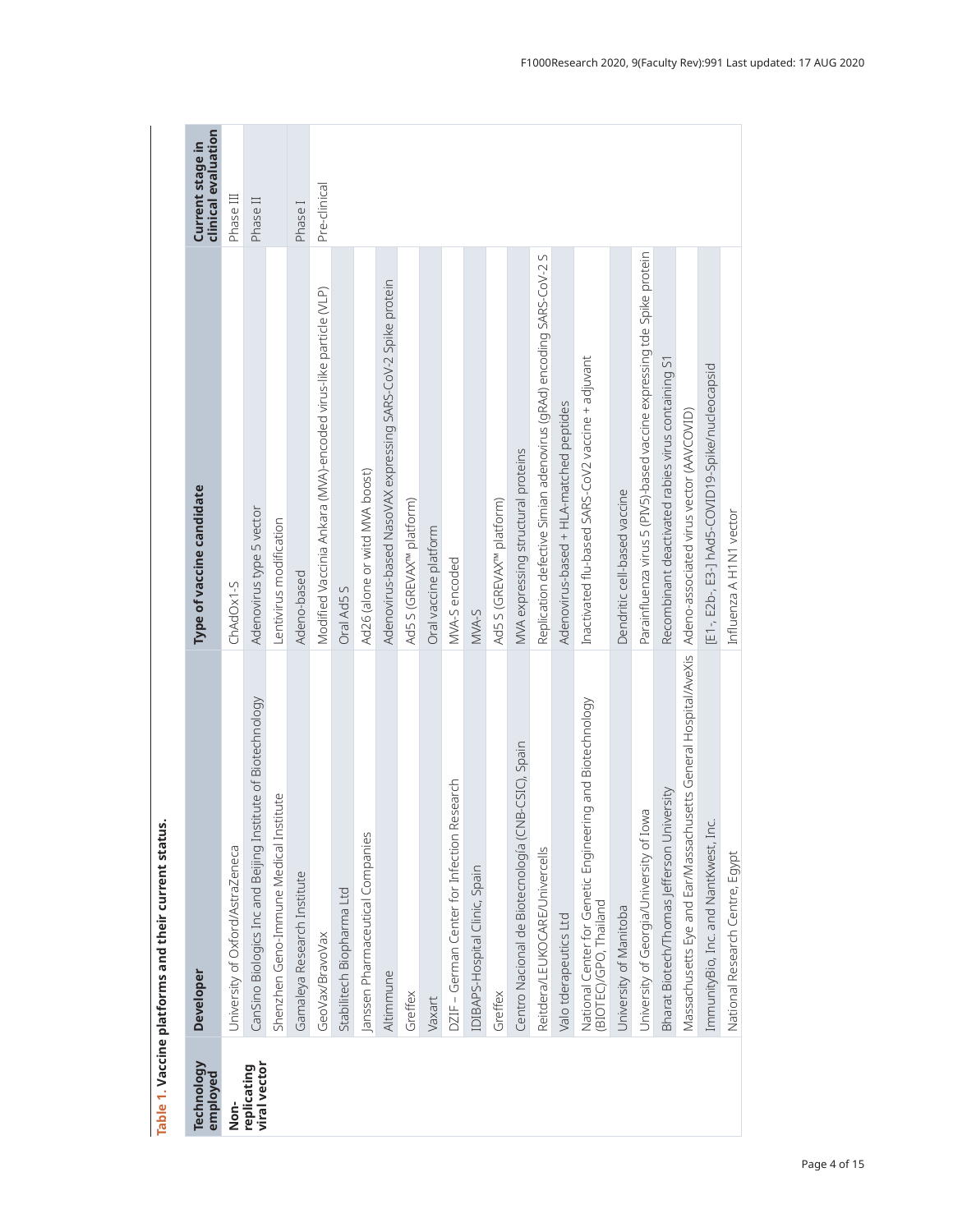| <b>Technology</b><br>employed | <b>Developer</b>                                                                     | Type of vaccine candidate                                                    | clinical evaluation<br>Current stage in |
|-------------------------------|--------------------------------------------------------------------------------------|------------------------------------------------------------------------------|-----------------------------------------|
| <b>RNA</b>                    | Moderna/NIAID                                                                        | Lipid nanoparticle (LNP)-encapsulated mRNA                                   | Phase II                                |
|                               | BioNTech/Fosun Pharma/Pfizer                                                         | Three LNP-mRNAs                                                              | Phase I/II                              |
|                               | CureVac                                                                              | <b>mRNA</b>                                                                  | Phase <sub>I</sub>                      |
|                               | People's Liberation Army (PLA) Academy of Military Sciences/<br>Walvax Biotechnology |                                                                              |                                         |
|                               | Imperial College London                                                              | LNP-nCoVsaRNA                                                                |                                         |
|                               | University of Tokyo/Daiichi-Sankyo                                                   | LNP-encapsulated mRNA                                                        | Pre-clinical                            |
|                               | University/RNACure<br>Fudan University/Shanghai JiaoTong<br>Biopharma                | LNP-encapsulated mRNA cocktail encoding VLP/receptor-binding<br>domain (RBD) |                                         |
|                               | China CDC/Tongji University/Stermina                                                 | <b>MRNA</b>                                                                  |                                         |
|                               | Arcturus Therapeutics/Duke-NUS Medical School                                        |                                                                              |                                         |
|                               | FBRI SRC VB VECTOR, Rospotrebnadzor, Koltsovo                                        |                                                                              |                                         |
|                               | Greenlight Biosciences                                                               |                                                                              |                                         |
|                               | IDIBAPS-Hospital Clinic, Spain                                                       |                                                                              |                                         |
|                               | <b>BIOCAD</b>                                                                        | Liposome-encapsulated mRNA                                                   |                                         |
|                               | Centro Nacional de Biotecnología (CNB-CSIC), Spain                                   | Replicating defective SARS-CoV-2-derived RNAs                                |                                         |
|                               | Translate Bio/Sanofi Pasteur                                                         | LNP-mRNA                                                                     |                                         |
|                               | CanSino Biologics/Precision NanoSystems                                              |                                                                              |                                         |
|                               | Chula Vaccine Research Center/University of Pennsylvania                             |                                                                              |                                         |
|                               | RNAimmune, Inc.                                                                      | Several mRNA candidates                                                      |                                         |
|                               | eTheRNA                                                                              | mRNA in an intranasal delivery system                                        |                                         |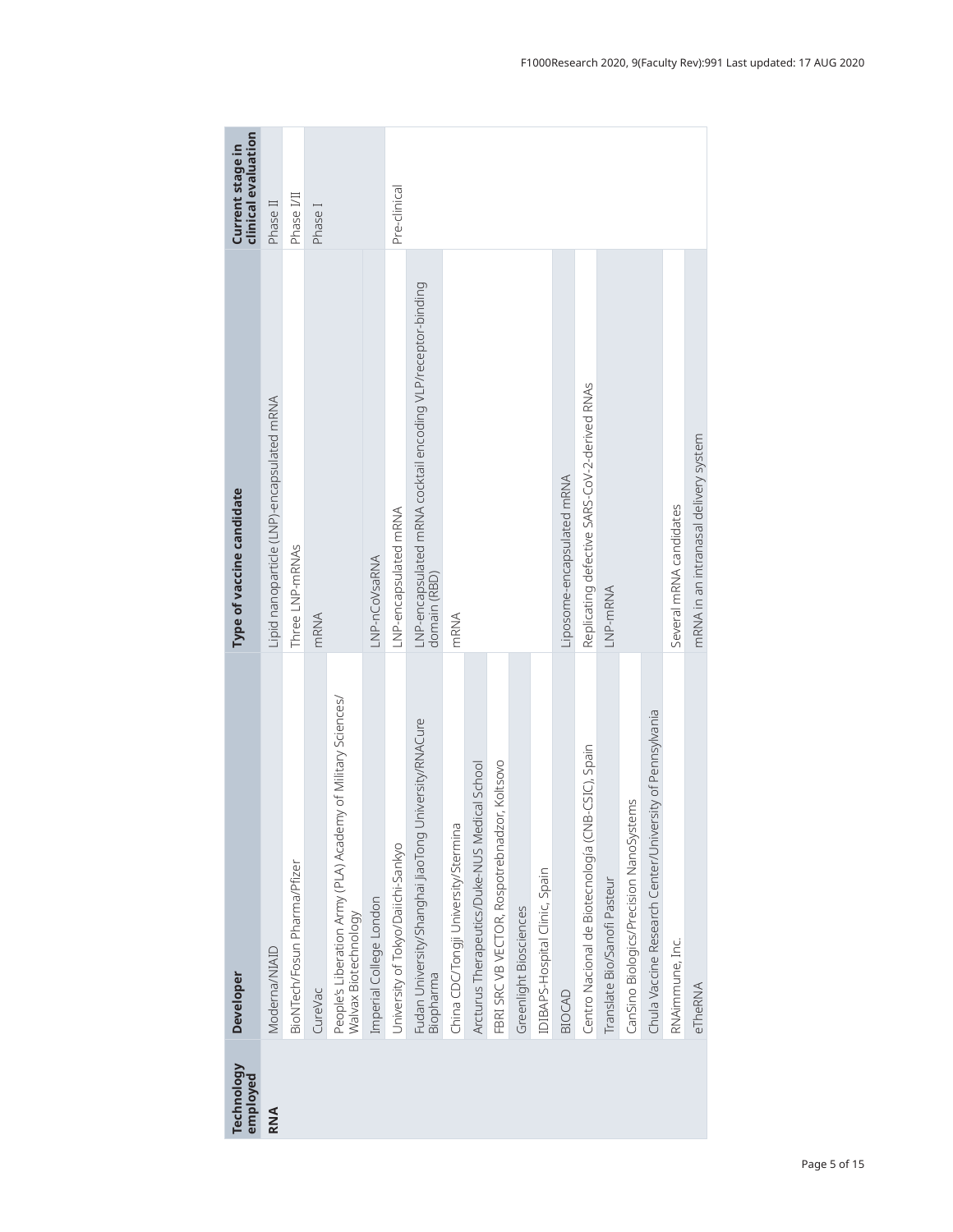| <b>Technology</b><br>employed | <b>Developer</b>                                                        | Type of vaccine candidate                        | clinical evaluation<br>Current stage in |
|-------------------------------|-------------------------------------------------------------------------|--------------------------------------------------|-----------------------------------------|
| <b>DNA</b>                    | INOVIO Pharmaceuticals                                                  | DNA plasmid vaccine with electroporation device  | Phase I/II                              |
|                               | Cadila Healthcare Limited                                               | DNA plasmid vaccine                              | Phase I/II (not yet<br>recruiting)      |
|                               | Genexine Consortium                                                     | DNA vaccine (GX-19)                              | Phase <sub>I</sub>                      |
|                               | Takis Biotech/Applied DNA Sciences/EvviVax                              | <b>DNA</b>                                       | Pre-clinical                            |
|                               | BioNet-Asia                                                             | DNA vaccine                                      |                                         |
|                               | Entos Pharmaceuticals                                                   |                                                  |                                         |
|                               | Mediphage Bioceuticals/University of Waterloo                           | msDNA vaccine                                    |                                         |
|                               | Zydus Cadila                                                            | DNA plasmid vaccine                              |                                         |
|                               | Karolinska Institute/Cobra Biologics (OPENCORONA Project)               | DNA with electroporation                         |                                         |
|                               | Chula Vaccine Research Center                                           |                                                  |                                         |
|                               | Osaka University/AnGes/Takara Bio                                       | DNA plasmid vaccine                              |                                         |
|                               | Immunomic Therapeutics, Inc./EpiVax, Inc./PharmaJet, Inc.               | Plasmid DNA, needle-free delivery                |                                         |
|                               | Symvivo                                                                 | bacTRL-Spike                                     |                                         |
|                               | Scancell/University of Nottingham/ Nottingham Trent University          | DNA plasmid vaccine RBD and N                    |                                         |
|                               | National Research Centre, Egypt                                         | DNA plasmid vaccine S, S1, S2, RBD, and N        |                                         |
| Inactivated                   | Sinovac                                                                 | Formaldehyde-inactivated + alum                  | Phase III (not yet<br>recruiting)       |
|                               | Beijing Institute of Biological Products/Sinopharm                      | Inactivated                                      | Phase I/II                              |
|                               | s/Sinopharm<br>Wuhan Institute of Biological Product                    |                                                  |                                         |
|                               | Institute of Medical Biology, Chinese Academy of Medical Sciences       |                                                  | Phase <sub>I</sub>                      |
|                               | Osaka University/BIKEN/NIBIOHN                                          | Unknown                                          | Pre-clinical                            |
|                               | Sinovac/Dynavax                                                         | Inactivated + CpG 1018                           |                                         |
|                               | Valneva/Dynavax                                                         |                                                  |                                         |
|                               | National Research Centre, Egypt                                         | Inactivated whole virus                          |                                         |
|                               | Beijing Minhai Biotechnology Co., Ltd.                                  | Inactivated                                      |                                         |
|                               | Research Institute for Biological Safety Problems, Rep of<br>Kazakhstan |                                                  |                                         |
| Live                          | Codagenix/Serum Institute of India                                      | Deoptimized live attenuated vaccines             | Pre-clinical                            |
| attenuated<br>virus           | Indian Immunologicals Limited/Griffith University                       | Codon de-optimization of live attenuated vaccine |                                         |
|                               | UMC Utrecht/Radboud University                                          | Recombinant BCG (rBCG) technology                |                                         |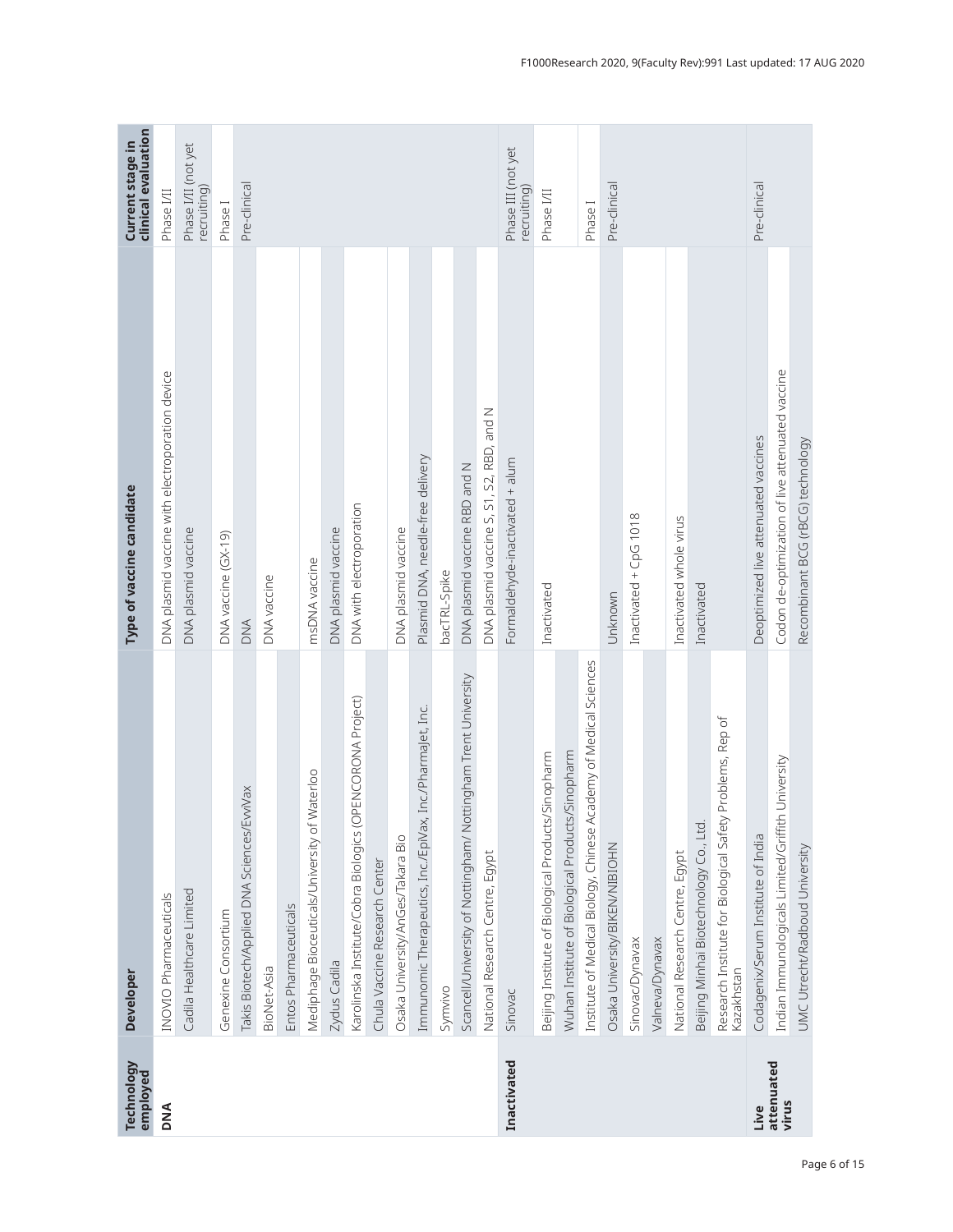| Technology<br>employed | <b>Developer</b>                                                                                                                             | Type of vaccine candidate                                                                          | clinical evaluation<br>Current stage in |
|------------------------|----------------------------------------------------------------------------------------------------------------------------------------------|----------------------------------------------------------------------------------------------------|-----------------------------------------|
| subunit<br>Protein     | Novavax                                                                                                                                      | Full-length recombinant SARS CoV-2 glycoprotein nanoparticle<br>vaccine adjuvanted with Matrix (M) | Phase I/II                              |
|                        | Clover Biopharmaceuticals Inc./GSK/Dynavax                                                                                                   | Native like trimeric subunit Spike protein vaccine                                                 | Phase <sub>I</sub>                      |
|                        | Anhui Zhifei Longcom Biopharmaceutical/Institute of Microbiology,  Adjuvanted recombinant protein (RBD-dimer)<br>Chinese Academy of Sciences |                                                                                                    |                                         |
|                        | Vaxine Pty Ltd/Medytox                                                                                                                       | Recombinant Spike protein with Advax <sup>w</sup> adjuvant                                         |                                         |
|                        | ExpreS2ion Biotechnologies                                                                                                                   | Drosophila S2 insect cell expression system VLPs                                                   | Pre-clinical                            |
|                        | Osaka University/BIKEN/National Institutes of Biomedical<br>Innovation, Japan                                                                | VLP recombinant protein + adjuvant                                                                 |                                         |
|                        | Chulalongkorn University/GPO, Thailand                                                                                                       | RBD protein fused with Fc of immunoglobulin G + adjuvant                                           |                                         |
|                        | AdaptVac (PREVENT-nCoV consortium)                                                                                                           | Capsid-like particle                                                                               |                                         |
|                        | Helix Biogen Consult, Ogbomoso, and Trinity Immonoefficient<br>Laboratory, Ogbomoso, Oyo State, Nigeria                                      | Subunit                                                                                            |                                         |
|                        | WRAIR/USAMRIID                                                                                                                               | S protein                                                                                          |                                         |
|                        | AJ Vaccines                                                                                                                                  |                                                                                                    |                                         |
|                        | EpiVax/University of Georgia                                                                                                                 |                                                                                                    |                                         |
|                        | National Institute of Infectious Diseases, Japan                                                                                             | S protein + adjuvant                                                                               |                                         |
|                        | Sanofi Pasteur/GSK                                                                                                                           | S protein (baculovirus production)                                                                 |                                         |
|                        | University of Virginia                                                                                                                       | S subunit intranasal liposomal formulation with GLA/3M052 adjuvants                                |                                         |
|                        | ImmunoPrecise/LiteVax BV                                                                                                                     | Spike-based (epitope screening)                                                                    |                                         |
|                        | Vaxil Bio                                                                                                                                    | Peptide                                                                                            |                                         |
|                        | Flow Pharma Inc                                                                                                                              |                                                                                                    |                                         |
|                        | IMV Inc                                                                                                                                      | Peptide antigens formulated in lipid nanoparticle formulation                                      |                                         |
|                        | Generex/EpiVax                                                                                                                               | Ii-Key peptide                                                                                     |                                         |
|                        | EpiVax                                                                                                                                       | Protein subunit EPV-CoV-19                                                                         |                                         |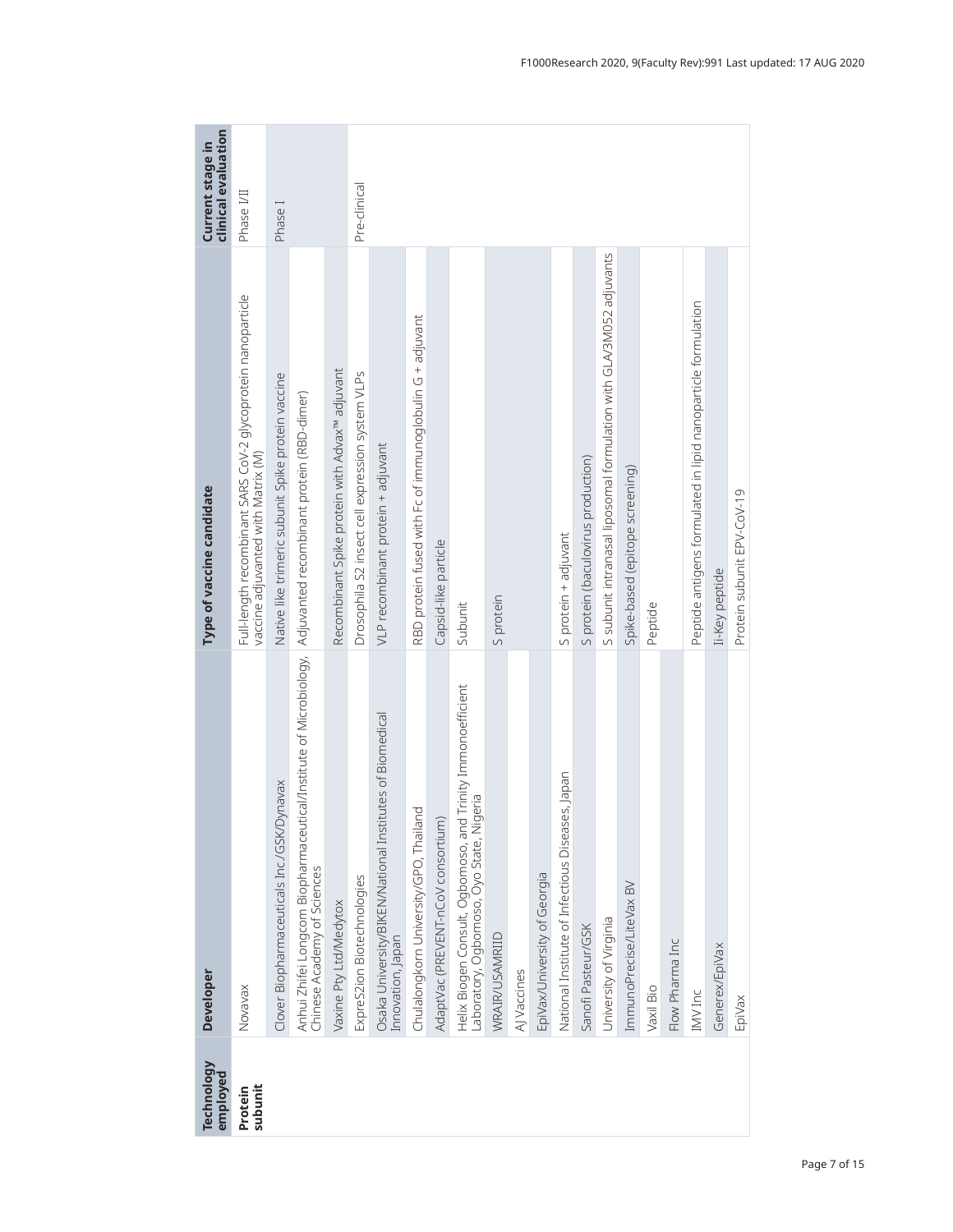| <b>Technology</b><br>employed | <b>Developer</b>                                                         | Type of vaccine candidate                                                      | clinical evaluation<br>Current stage in |
|-------------------------------|--------------------------------------------------------------------------|--------------------------------------------------------------------------------|-----------------------------------------|
|                               | National Research Centre, Egypt                                          | Protein subunit S, N, M and S1 protein                                         |                                         |
|                               | Heat Biologics/University of Miami                                       | gp-96 backbone                                                                 |                                         |
|                               | University of Queensland/GSK/Dynavax                                     | Molecular clamp stabilized Spike protein                                       |                                         |
|                               | Baylor College of Medicine                                               | S1 or RBD protein                                                              |                                         |
|                               | iBio/CC-Pharming                                                         | Subunit protein, plant produced                                                |                                         |
|                               | VIDO-InterVac, University of Saskatchewan                                | Adjuvanted microsphere peptide                                                 |                                         |
|                               | LakePharma, Inc.                                                         | Nanoparticle vaccine                                                           |                                         |
|                               | Baiya Phytopharm/Chula Vaccine Research Center                           | Plant-based subunit<br>(RBD-Fc + adjuvant)                                     |                                         |
|                               | <b>Biological E Ltd</b>                                                  | Adjuvanted protein subunit (RBD)                                               |                                         |
|                               | University of Saskatchewan                                               | Adjuvanted microsphere peptide                                                 |                                         |
|                               | University of Pittsburgh                                                 | Microneedle arrays S1 subunit                                                  |                                         |
|                               | Saint-Petersburg Scientific Research Institute of Vaccines and<br>Serums | Recombinant protein, nanoparticles (based on S-protein and other<br>epitopes)  |                                         |
|                               | Innovax/Xiamen University/GSK                                            | COVID-19 XWG-03 truncated S (Spike) proteins                                   |                                         |
|                               | OncoGen                                                                  | Synthetic long peptide vaccine candidate for S and M proteins                  |                                         |
|                               | MIGAL Galilee Research Institute                                         | Oral Escherichia coli-based protein expression system of S and N proteins      |                                         |
|                               | Lomonosov Moscow State University                                        | Structurally modified spherical particles of the tobacco mosaic virus<br>(TMN) |                                         |
|                               | University of Alberta                                                    | Spike-based                                                                    |                                         |
|                               | AnyGo Technology                                                         | Recombinant S1-Fc fusion protein                                               |                                         |
|                               | Yisheng Biopharma                                                        | Recombinant protein                                                            |                                         |
|                               | Vabiotech                                                                | Recombinant S protein in IC-BEVS                                               |                                         |
|                               | Applied Biotechnology Institute, Inc.                                    | Orally delivered, heat-stable subunit                                          |                                         |
|                               | Medigen Vaccine Biologics Corporation/NIAID/Dynavax                      | S-2P protein + CpG 1018                                                        |                                         |
|                               | CONICET, Argentina<br>National University of San Martin and              | Protein subunit                                                                |                                         |
|                               | MOGAM Institute for Biomedical Research, GC Pharma                       |                                                                                |                                         |
|                               | Axon Neuroscience SE                                                     | Peptides derived from Spike protein                                            |                                         |
|                               | Intravacc/EpiVax                                                         | Outer membrane vesicle (OMV) subunit                                           |                                         |
|                               |                                                                          | OMV peptide                                                                    |                                         |
|                               | Neovii/Tel Aviv University                                               | RBD-based                                                                      |                                         |
|                               | Kentucky Bioprocessing, Inc                                              |                                                                                |                                         |
|                               | Quadram Institute                                                        | OMV-based vaccine                                                              |                                         |
|                               | BIOMVIS Srl/University of Trento                                         |                                                                                |                                         |
|                               | FBRI SRC VB VECTOR, Rospotrebnadzor, Koltsovo                            | Peptide vaccine                                                                |                                         |
|                               |                                                                          | Subunit vaccine                                                                |                                         |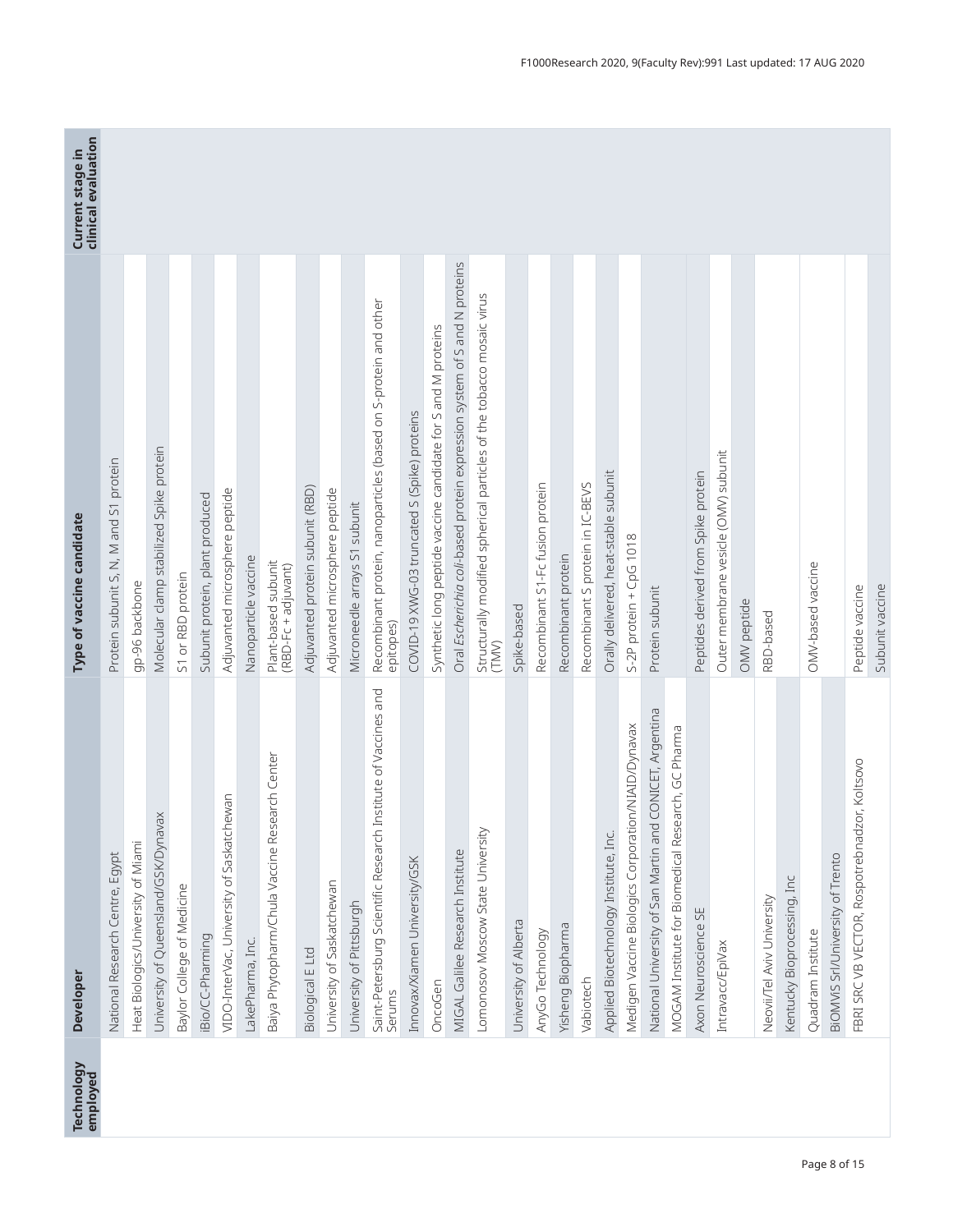| Technology                         | Developer                                                                                   | Type of vaccine candidate                                                                                                                                             | <b>clinical evaluation</b><br>Current stage in |
|------------------------------------|---------------------------------------------------------------------------------------------|-----------------------------------------------------------------------------------------------------------------------------------------------------------------------|------------------------------------------------|
| employed<br>Virus-like             | Medicago Inc./Université Laval                                                              | Plant-derived VLP                                                                                                                                                     | Pre-clinical                                   |
| particles                          |                                                                                             |                                                                                                                                                                       |                                                |
|                                    | Saiba GmbH                                                                                  | VLP based on RBD displayed on VLPs                                                                                                                                    |                                                |
|                                    | Navarrabiomed, Oncoimmunology group                                                         | VLPs, lentivirus and baculovirus vehicles                                                                                                                             |                                                |
|                                    | VBI Vaccines Inc.                                                                           | Enveloped VLP (eVLP)                                                                                                                                                  |                                                |
|                                    | Mahidol University/The Government Pharmaceutical Organization<br>(GPO)/Siriraj Hospital     | VLP + adjuvant                                                                                                                                                        |                                                |
|                                    | CReSA/Barcelona<br>IrsiCaixa AIDS Research Institute/IRTA-<br>Supercomputing Centre/Grifols | S protein integrated in HIV VLPs                                                                                                                                      |                                                |
|                                    | Imophoron Ltd and Bristol University Max Planck Centre                                      | ADDomer <sup>TM</sup> multiepitope display                                                                                                                            |                                                |
|                                    | Doherty Institute                                                                           | Unknown                                                                                                                                                               |                                                |
|                                    | <b>OSIVAX</b>                                                                               | $\sum_{i=1}^{n}$                                                                                                                                                      |                                                |
|                                    | University of Sao Paulo                                                                     | VLPs/whole virus                                                                                                                                                      |                                                |
|                                    | ARTES Biotechnology                                                                         | eVLP                                                                                                                                                                  |                                                |
| <b>Replicating</b><br>viral vector | Shenzhen Geno-Immune Medical Institute                                                      | Minigenes engineered based on multiple viral genes, using an<br>efficient lentiviral vector system (NHP/TYF) to express viral proteins<br>and immune modulatory genes | Phase <sub>I</sub>                             |
|                                    | Cadila Healthcare Limited                                                                   | Measles vector                                                                                                                                                        | Pre-clinical                                   |
|                                    | Pittsburg Center for Vaccine<br>Institute Pasteur/Themis/University of<br>Research          |                                                                                                                                                                       |                                                |
|                                    | FBRI SRC VB VECTOR, Rospotrebnadzor, Koltsovo                                               |                                                                                                                                                                       |                                                |
|                                    | DZIF - German Center for Infection Research/CanVirex AG                                     | Measles virus (S, N targets)                                                                                                                                          |                                                |
|                                    | Tonix Pharmaceuticals/Southern Research                                                     | Horsepox vector expressing S protein                                                                                                                                  |                                                |
|                                    | University of Hong Kong                                                                     | Influenza vector expressing RBD                                                                                                                                       |                                                |
|                                    | <b>IAVI/Merck</b>                                                                           | technology (VSVAG) delivering the SARS-CoV-2 Spike (S) glycoprotein<br>Replication-competent vesicular stomatitis virus (VSV) chimeric virus                          |                                                |
|                                    | BIOCAD and IEM                                                                              | Live viral vectored vaccine based on attenuated influenza virus<br>backbone (intranasal)                                                                              |                                                |
|                                    | Lancaster University, UK                                                                    | Avian paramyxovirus vector (APMV)                                                                                                                                     |                                                |
|                                    | FBRI SRC VB VECTOR, Rospotrebnadzor, Koltsovo                                               | Recombinant vaccine based on influenza A virus for the prevention of<br>COVID-19 (intranasal) VSV vector                                                              |                                                |
|                                    | University of Western Ontario                                                               | VSV-S                                                                                                                                                                 |                                                |
|                                    | Israel Institute for Biological Research/Weizmann Institute of<br>Science                   |                                                                                                                                                                       |                                                |
|                                    | Butantan<br>Fundação Oswaldo Cruz and Instituto I                                           | Attenuated influenza expressing an antigenic portion of the Spike<br>protein                                                                                          |                                                |
|                                    | Intravacc/Wageningen Bioveterinary Research/Utrecht University                              | Newcastle disease virus vector (NDV-SARS-CoV-2/Spike)                                                                                                                 |                                                |
|                                    | UW-Madison/FluGen/Bharat Biotech                                                            | M2-deficient single replication (M2SR) influenza vector                                                                                                               |                                                |
| Unknown                            | Tulane University                                                                           | Unknown                                                                                                                                                               | Pre-clinical                                   |

The table was adapted from 5,6,21. The table was adapted from 5,6,21.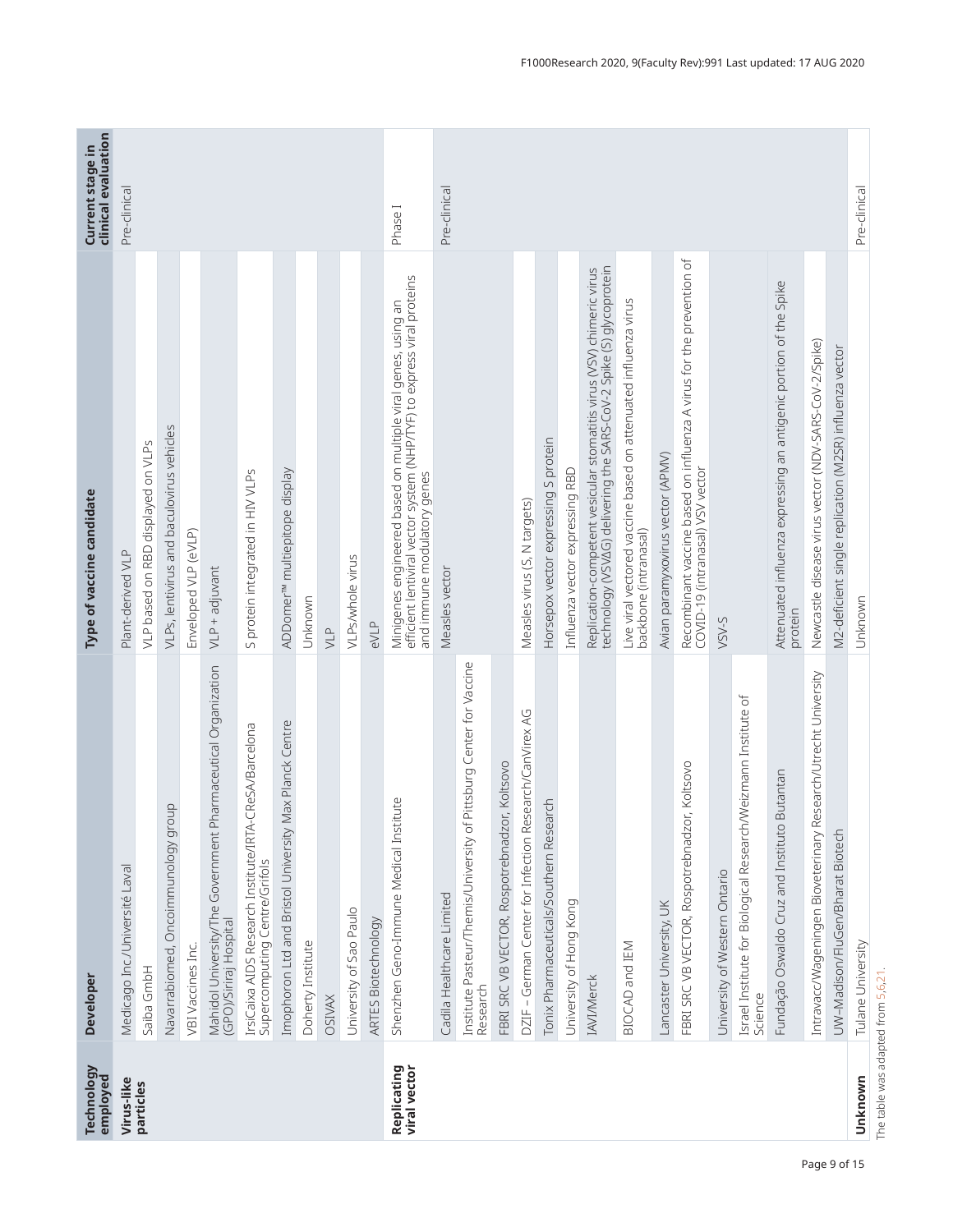| <b>Vaccine platforms</b>                                                                            | <b>Pros</b>                                                                                                                                                                                    | Cons                                                                                                                                               | <b>Examples of licensed vaccines</b><br>targeted for humans                                                                                          |
|-----------------------------------------------------------------------------------------------------|------------------------------------------------------------------------------------------------------------------------------------------------------------------------------------------------|----------------------------------------------------------------------------------------------------------------------------------------------------|------------------------------------------------------------------------------------------------------------------------------------------------------|
| <b>RNA</b>                                                                                          | Potential low-cost<br>$\bullet$<br>manufacturing<br>Ease of manufacturing<br>$\bullet$<br>Good safety profile                                                                                  | May have low immunogenicity<br>due to instability<br>May require multiple doses                                                                    |                                                                                                                                                      |
| <b>DNA</b>                                                                                          | • Potential low-cost<br>manufacturing<br>Ease of manufacturing<br>$\bullet$<br>Good safety profile<br>$\bullet$<br>Good stability<br>٠<br>Does not induce anti-vector<br>$\bullet$<br>immunity | • Potential integration to human<br>genome<br>• Low immunogenicity                                                                                 |                                                                                                                                                      |
| <b>Virus vectors</b><br>(replicating/non-<br>replicating viral vectors<br>and virus-like particles) | High-efficiency gene<br>transduction<br>High specific delivery of genes<br>to target cells<br>Induction of robust immune<br>responses<br>· Increased cellular immunity                         | • Low titer production<br>May induce anti-vector<br>immunity<br>· Generation of replication-<br>competent virus, which can<br>induce tumorigenesis | <b>JYNNEOS (Smallpox/</b><br>Monkeypox)<br>ACAM2000 (Smallpox)<br>Adenovirus type 4 and type 7<br>vaccine, live, oral (febrile acute<br>respiratory) |
| <b>Inactivated</b>                                                                                  | · Good safety profile<br>Can be used in<br>$\bullet$<br>immunocompromised patients                                                                                                             | · Requires booster doses<br>• Low production titer                                                                                                 | · Poliovax (Polio)<br>· Flucelvax Quadrivalent<br>(Influenza)<br>· Ixiaro (Japanese Encephalitis)<br>· Imovax (Rabies)                               |
| Live attenuated virus                                                                               | High potency<br>$\bullet$<br>Triggers long-lasting immunity<br>Low-cost manufacturing<br>٠                                                                                                     | Possible regression to virulence<br>strain<br>· Limited use in<br>immunocompromised patients                                                       | ERVEBO (Ebola virus)<br>MMR II (Measles, Mumps, and<br>Rubella)<br>BCG vaccine (Tuberculosis)                                                        |
| <b>Protein subunit</b>                                                                              | • Can be used in<br>immunocompromised patients<br>· Good safety profile                                                                                                                        | • Low immunogenicity<br>• Conjugation could lead to<br>batch-wise variation                                                                        | · PedvaxHIB<br>(Haemophilusinfluenzae type b)<br>Engerix-B (Hepatitis B)<br>· Recombivax HB (Hepatitis B)                                            |

This table was adapted from 8–11,20,22–28.

by their successful use in the eradication of smallpox $20$ . Examples of such vaccines currently under development are ChAdOx1-S, Ad5-nCoV, aAPC, and LV-SMENP-DC. The latter two vaccines, developed by Shenzhen Geno-Immune Medical Institute, are currently in phase I (aAPC) and phase II (LV-SMENP-DC) clinical studies. The Ad5-nCoV vaccine pioneered by CanSino Biologics is the first SARS-CoV-2 vaccine to reach phase II clinical trials<sup>5</sup>. Phase I clinical studies for Ad5-nCoV were conducted between March 16 and March 27. No serious adverse events within 28 days of vaccination were reported in vaccine recipients. Specific antibodies, including neutralizing antibodies, increased significantly at day 14 and peaked 28 days post-vaccination. Specific T-cell response peaked at day  $14$  post-vaccination<sup>29</sup>. A phase II study is currently underway with 500 participants registered in three different groups: 250 participants will receive the vaccine, 125 participants will receive a lower vaccine

dose, and 125 participants will receive placebo. The immune response will be tested at 0, 14, and 28 days and 6 months after vaccination<sup>30</sup>. ChAdOx1-S, developed by the University of Oxford in partnership with AstraZeneca, is the first vaccine candidate to reach phase III clinical trials<sup>1,5</sup>. A study has reported that a single dose of the vaccine is able to elicit a strong immune response in rhesus macaques $31$ . Additionally, a trial study conducted in pigs demonstrated that ChAdOx is able to elicit a greater antibody response when given a booster shot, suggesting that a two-dose approach may give better protection in humans against SARS-CoV-2<sup>32</sup>. However, it should be noted that nose swabs and oropharynx and mediastinal lymph node testing revealed viral gRNA in both vaccinated and control animal groups at 3 and 5 days post-inoculation. Interestingly, viral genome was detected in cervical lymph node in the vaccinated group but not in the control group. Detection of virus in these tissues indicates the vaccine does not provide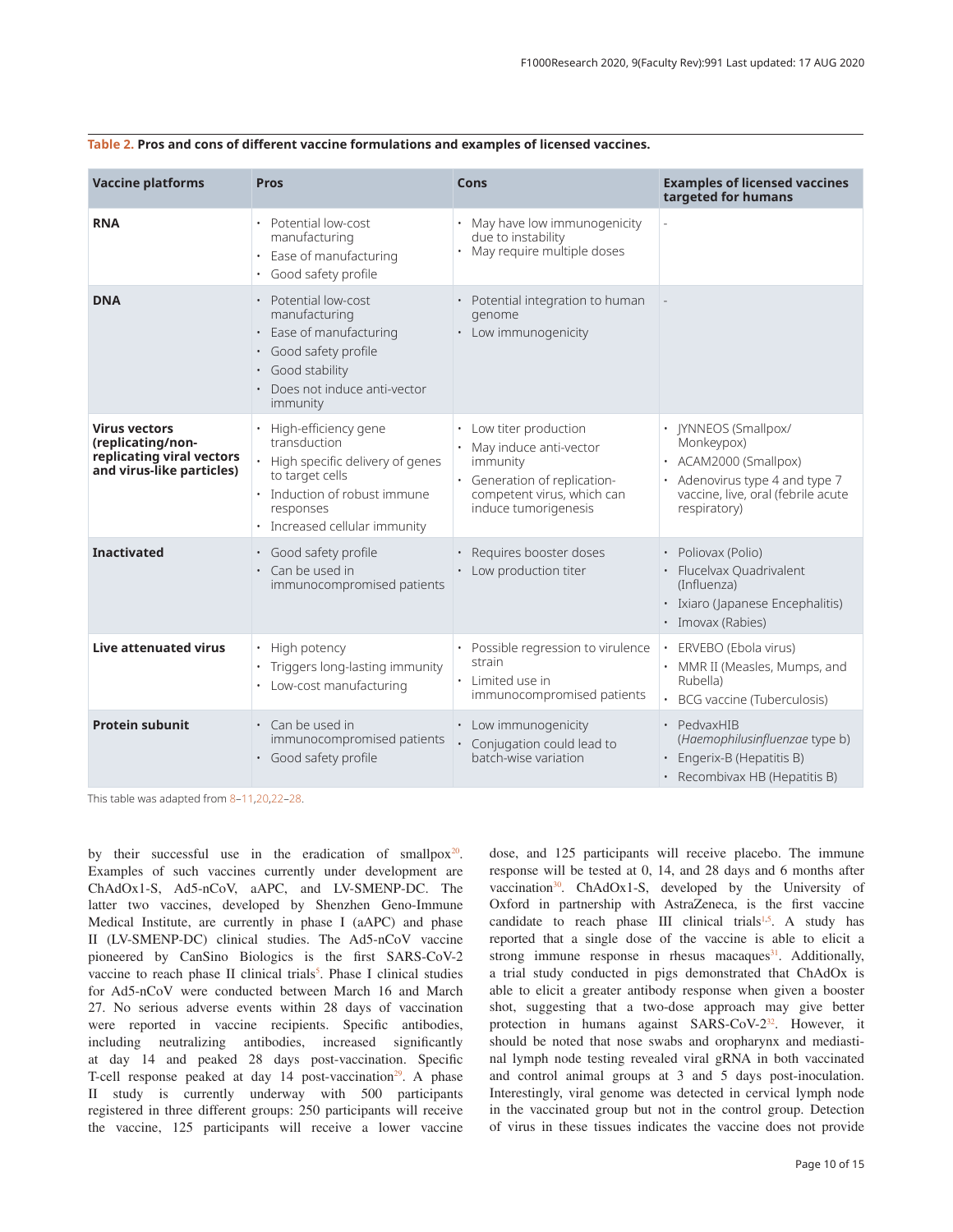complete protection against SARS-CoV-2 infection. Viral RNA (gRNA and sgRNA) load in lung tissue was also shown to vary dramatically between individual animals but was determined to be significantly lower in the vaccinated group than in the control group. Another troubling result to note from this study is that despite observing neutralizing antibodies in vaccinated animals, the titers reported were extremely  $low<sup>31</sup>$ . Generally, neutralizing antibodies elicited by effective vaccines can be diluted more than a thousand-fold and still maintain their effectiveness<sup>33</sup>. However, the results reported by Oxford show that the serum could be diluted only 4- to 40-fold before losing its neutralizing activity $31,33$ . ChAdOx1-S was well tolerated in humans, with a trial of over 320 vaccinated individuals showing no strong adverse effects $34$ . The phase III clinical trials of this vaccine will involve 8,000 individuals in the United Kingdom, 5,000 individuals in Brazil, and 2,000 individuals in South Africa<sup>35</sup>. AstraZeneca has reached an agreement with Europe's Inclusive Vaccines Alliance (IVA) to supply up to 400 million doses of ChAdOx1-S starting by the end of 2020 at no profit. The total manufacturing capacity of this vaccine currently stands at 2 billion doses $34$ .

#### **Inactivated vaccines**

Inactivated vaccines have been successfully employed over the past 70 years and are widely used today<sup>36</sup>. Inactivated vaccines are produced using bacteria or viruses by deactivating them with heat, chemicals, or radiation. These processes terminate the pathogen's ability to replicate, leading to them being more stable and having higher safety profiles. These attributes allow for their use in immunocompromised individuals<sup>37</sup>. However, the characteristics that contribute to their strengths are also weaknesses. As the pathogens are inactivated, these vaccines generally stimulate a much weaker immune response than live vaccines and require several doses for effective immunity to be established. The immune response to an inactivated vaccine is also typically humoral. Antibody titers against the targeted antigen will diminish with time, leading to the need for booster shots $22,36$  (Table 2). Regardless, inactivated vaccines are effective agents that have prevented countless deaths due to various infections in humans, notably against wild poliovirus 2, which has not been detected since 1999 and was declared eradicated in September 2015 by WHO<sup>38</sup>. There are currently nine inactivated vaccine candidates for SARS-CoV-2 listed by WHO. Of these, one vaccine candidate—PiCoVacc, developed by Sinovac—is listed as ready to commence phase III clinical trials and is in the midst of preparing to recruit participants. It is very promising to note that Sinovac Biotech has demonstrated protection by PiCoVacc against SARS-CoV-2 in monkeys. Monkeys were immunized three times with two different doses (3 or 6 µg per dose) of PiCoVacc at day 0, 7, and 14 before virus challenge at week 3. It was demonstrated that monkeys vaccinated with PiCoVacc produced anti-SARS-CoV-2 neutralizing antibody titers similar to those of recovered patients. This study also indicated that PiCoVacc is safe, as there was no infection enhancement or immunopathological exacerbation observed in vaccinated monkeys. PiCoVacc is currently in phase I human clinical trials as stated above. The company plans to initiate phase II and III clinical trials with PiCoVacc by the end of this year<sup>39</sup>. There are two other

inactivated vaccine candidates being developed by the Beijing Institute of Biological Products and the Wuhan Institute of Biological Products, respectively, both of which are currently in phase I/II clinical trials. Both institutes are collaborating with Sinopharm for the development of these vaccines.

#### **Live attenuated virus**

Another promising approach in vaccine design is the use of live attenuated virus (LAV), developed by codon deoptimization. This technology has proven itself to be cost effective for large-scale manufacturing and has a smooth regulatory approval pathway, as it has demonstrated high efficacy and potency in both *in vitro* and *in vivo* experiments against different respiratory viruses in mice, human cells, and non-human primates, providing lasting immunity with just a single dose $23-25$ . LAV have a simple production process using well-established Vero cells, which are currently the most widely accepted cell line by regulatory authorities for vaccine development, since they have been in use for vaccine manufacturing for nearly 40 years. LAVs are also proven to grow and infect microcarrier beads in large-scale fermenters up to 6,000 L and in serum free media with zero loss in production output<sup>40</sup>. Existing manufacturing infrastructure can be easily utilized because of its cost effectiveness for large-scale manufacturing<sup>41</sup>. LAV has certain drawbacks, notably the existing possibility of reversion to virulence, which has strong safety implications, especially in immunocompromised patients<sup>26</sup> (Table 2). Nonetheless, codon deoptimization technology in vaccine design has promise against SARS-CoV-2. It is a tried and tested new engineering technology, and designs such as introducing point mutations have proved that the drawbacks can be overcome with relative ease $42$ . One example of its recent use is in a vaccine against Ebola virus, where an estimated efficacy of 97.5% was recorded from a preliminary analysis of 90,000 individuals who were exposed for 10 days or more to Ebola virus after vaccination<sup>43</sup>. Codon deoptimization vaccine candidates have virtually no risk of reversion to virulence because of the large number of substitutions that are made in the coding sequence. This is a crucial safety feature of vaccines developed using codon deoptimization. Vaccines developed against SARS-CoV-2 using LAV technology are all currently in pre-clinical development. For example, Indian Immunologicals Limited is currently working together with Griffith University to develop a vaccine using codon deoptimization as a strategy against SARS-CoV-2. The vaccine candidate is expected to provide a long-lasting immunity against SARS-CoV-2 following a single vaccination and is also expected to provide cross-protection against other coronaviruses such as MERS and SARS-CoV-1<sup>44</sup>.

#### **Protein subunit**

Protein subunit vaccines are a popular choice for the design of a SARS-CoV-2 vaccine owing to their strong safety profile, which is particularly advantageous for immunocompromised patients. They are less likely to cause complications in vaccinated individuals, as the antigenic components employed in protein subunit vaccines are purified and do not involve the use of infectious viruses<sup>45</sup>. However, as with other vaccine platforms, protein subunit vaccines come with their own set of challenges, with the most prominent one being their lack of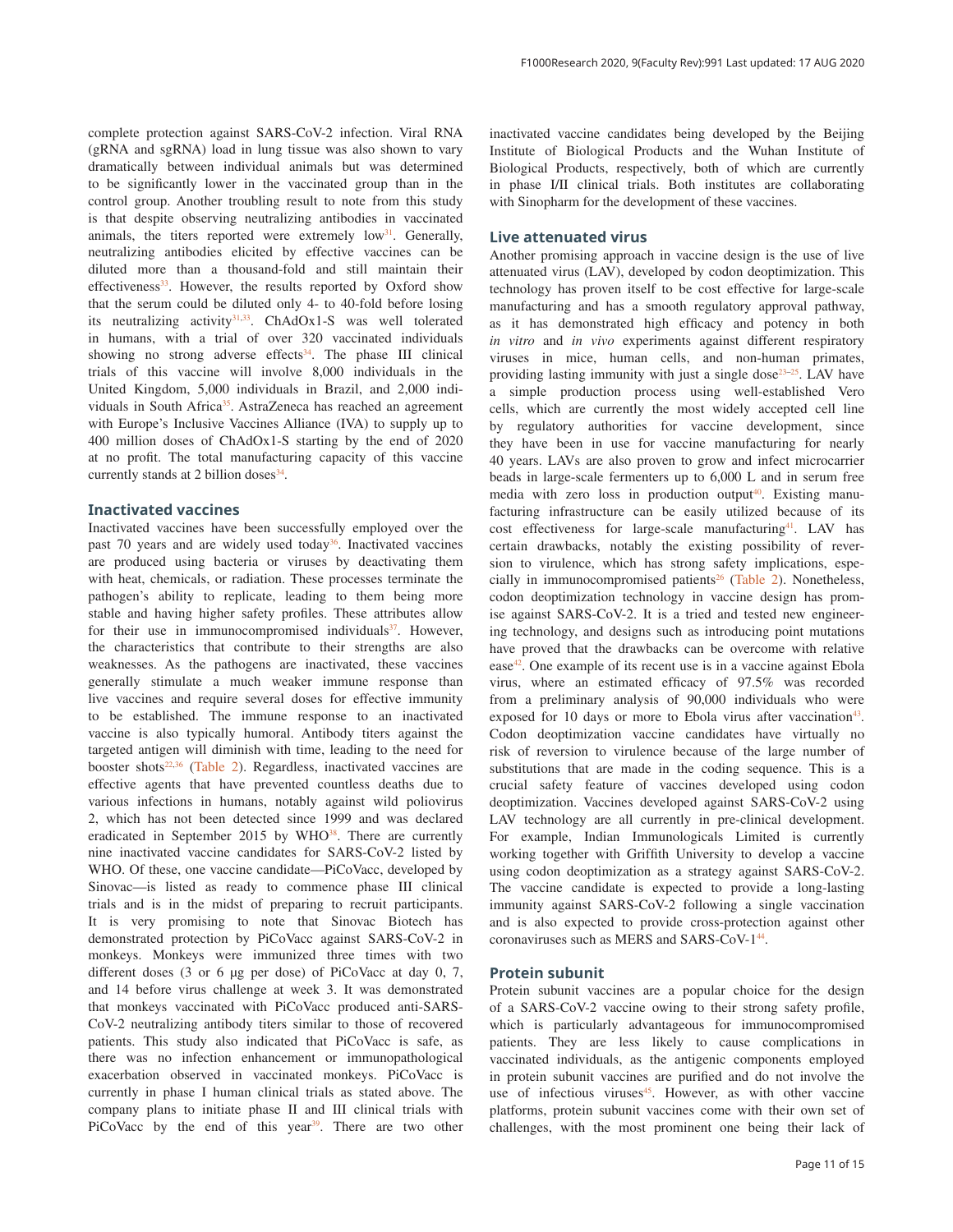efficacy. A subunit vaccine presents an antigen to the immune system without the involvement of viral particles using a specific, isolated protein of the pathogen. In the likely scenario where the isolated proteins are denatured, they will become associated with other antibodies different from what was initially targeted, leading to the lack of efficacy $46$  (Table 2). Nonetheless, novel designs and delivery can overcome this limitation and demonstrate enhanced efficacy, e.g. against Zika virus in animal studies and against malaria in *in vivo* studies<sup>47,48</sup>. The success of protein subunit vaccines is highlighted by the hepatitis B vaccine, and we have now controlled these diseases to the point of virtual elimination<sup>49,50</sup>. Currently, there are many vaccines under pre-clinical studies using this platform. For example, Danish company Expression Biotechnologies has announced that it was awarded an EU horizon 2020 grant amounting to €2.7 million for the development of a SARS-CoV-2 vaccine candidate. The company aims to conduct phase I/IIa clinical trials within  $12$  months after preliminary studies<sup>51</sup>. One other notable example of a vaccine candidate designed on the basis of this platform is developed by Novavax, which is currently in phase I/II clinical trials. There are three other protein subunit vaccine candidates currently in phase I clinical trials<sup>5</sup>.

#### **Outlook**

SARS-CoV-2 has given rise to an unprecedented economic, health, and societal challenge globally. The key to tackle this pandemic is the development of safe and effective vaccines. Monumental energy has been poured into vaccine R&D; however, there are many challenges that need to be overcome before a successful marketable vaccine becomes available. Over 100 vaccine candidates are in pre-clinical trials, with 19 in clinical trials and many others in early development<sup>5,6</sup>. Vaccine developers are turning a blind eye to industrial benchmarks for traditional vaccine development, as speed is considered a major priority in developing a successful vaccine against SARS-CoV-2. For example, clinical trials are being conducted simultaneously instead of sequentially using adaptive designs that are optimized for speed. Researchers, manufacturers, funders, and governing parties are targeting vaccines to be available by 2021, impelling proposals to move forward with reduced numbers of study participants and cut short safety follow-up in clinical studies. A successful COVID-19 vaccine will be administered on a global scale; thus, its safety profile must be solid. Therefore, approaches for generating a COVID-19 vaccine must not compromise safety aspects and will require careful evaluation of effectiveness and safety at each step to avoid major setbacks. There are also unresolved obstacles in ensuring global access to a developed COVID-19 vaccine. For example, during the early days of the HIV and H1N1 outbreaks, even after the successful development of a vaccine, it was difficult to achieve global distribution. Similarly, for COVID-19, a vaccine approved for marketing does not necessarily lead to easy accessibility. Manufacturing capability must be enhanced so that the production of vaccine doses can be magnified while ensuring vaccine affordability for the global community. Coordinated efforts among vaccine developers, funders, and manufacturers are essential to ensure

that successful vaccine candidates can be manufactured in adequate numbers and distributed evenly across the globe.

Another important issue is whether COVID-19 vaccines will sensitize humans to a phenomenon known as antibodydependent enhancement (ADE). Although antibodies are generally protective, rare cases have been documented in which pathogen-specific antibodies enhance disease—a phenomenon known as ADE. ADE is most prominently associated with dengue virus<sup>52</sup>. ADE has also been observed for both MERS and SARS-CoV-1 despite evidence pointing towards the fact that coronavirus diseases in humans lack the clinical, epidemiological, biological, or pathological attributes of ADE exemplified by the dengue viruses. Therefore, ADE warrants full consideration in the safety profiling of potential vaccine candidates against SARS-CoV-2 to avoid this phenomenon being observed, as SARS-CoV-2 shares a high sequence identity with SARS-CoV-153,54.

Safety aspects of the COVID-19 vaccines under development are of the utmost importance. Thorough clinical trials need to be carried out prior to marketing of the vaccine. Recent reports in India on the possibility of launching a vaccine in record time without allowing sufficient time for clinical trials are disturbing. Although COVID-19 vaccine development is of the utmost global importance, it is crucial that we do not cut corners and that vaccines are approved only after having passed through rigorous clinical trials.

#### **Concluding remarks**

There are an extraordinary number of COVID-19 vaccines currently under development around the world. Highly optimistic timeframes of 12–18 months to get to the distribution of approved vaccines are being touted. Vaccines typically take many years or even decades to develop, e.g. the smallpox vaccine took 25 years to develop for human use, the HPV vaccine 15 years, the rotavirus vaccine 15 years, and the influenza vaccine 28 years. The COVID-19 vaccine initiatives aspire to have vaccines ready for distribution by 2021. This is a truly remarkable and unprecedented timeframe for vaccine development. The majority of vaccines won't progress beyond pre-clinical or early clinical testing, but, of course, we need only one effective COVID-19 vaccine to halt this pandemic. Fewer than 10% of drugs or vaccines that enter clinical trials ever progress to become available for human use. For example, 30% fail at phase I trials. Of those that progress to phase II, 69% fail and then a further 42% fail at phase III. Of those products that successfully pass through phase III trials, a further 15% do not gain regulatory approval. Because of the drastically shorter time being allotted for the pre-clinical development of COVID-19 vaccine candidates, it is conceivable that a higher proportion of these candidates may fail during clinical testing. In addition to vaccine development, a number of resource-intensive activities will need to be undertaken in parallel, particularly the construction of manufacturing facilities capable of producing at a global scale. We are hopeful the unmatched resources being directed into the international vaccine R&D effort will lead to a successful vaccine capable of stopping this new pandemic.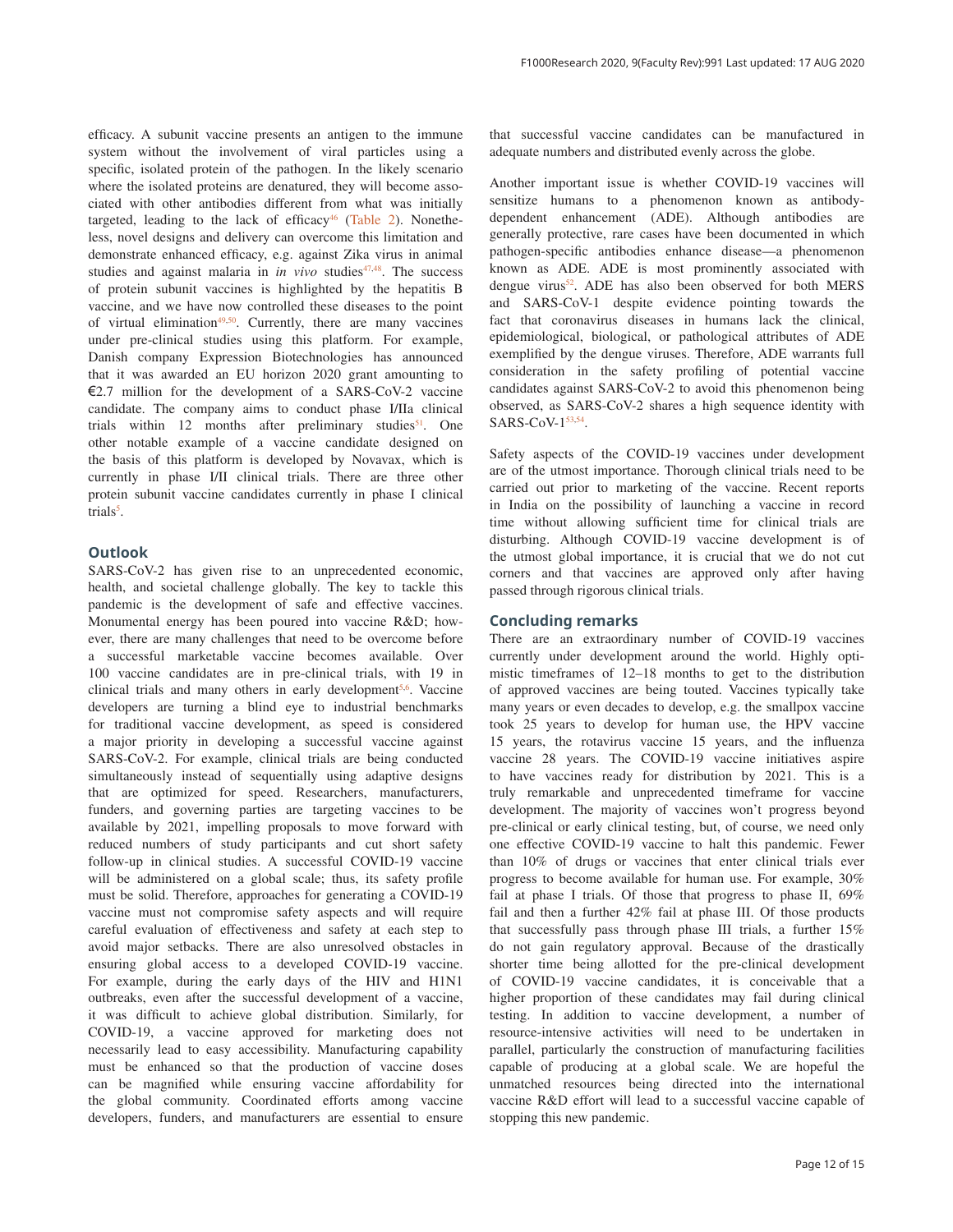- 1. **A** Hui DS, Azhar EI, Madani TA, *et al.*: **The continuing 2019-nCoV epidemic threat of novel coronaviruses to global health - The latest 2019 novel coronavirus outbreak in Wuhan, China.** *Int J Infect Dis.* 2020; **91**: 264–6. **PubMed Abstract** | **Publisher Full Text** | **Free Full Text** | **Faculty Opinions Recommendation**
- 2. **Coronavirus disease (COVID-2019) situation reports**. WHO. 2020. **Reference Source**
- 3. **WHO Director-General's opening remarks at the media briefing on COVID-19 - 13 March 2020**. WHO. 2020. **Reference Source**
- 4. Cohen J: With record-setting speed, vaccinemakers take their first shots at **the new coronavirus.** *Science.* 2020. **Reference Source**
- 5. **Draft landscape of Covid-19 candidate vaccines**. World Health Organization. 2020; [cited 2020 6 July]. **Reference Source**
- 6. NIH:**Clinical Trials**. 2020.
- **Reference Source**
- 7. **S** Le TT, Andreadakis Z, Kumar A, *et al.*: **The COVID-19 vaccine development landscape.** *Nat Rev Drug Discov.* 2020; **19**(5): 305–6.<br><mark>PubMed Abstract | Publisher Full Text | Faculty Opinions Recommendation <sub>\_</sub></mark>
- 8. Williams J: Vector Design for Improved DNA Vaccine Efficacy, Safety and **Production.** *Vaccines (Basel).* 2013; **1**(3): 225–49. **PubMed Abstract** | **Publisher Full Text** | **Free Full Text**
- 9. Bahl K, Senn JJ, Yuzhakov O, et al.: Preclinical and Clinical Demonstration of Immunogenicity by mRNA Vaccines against H10N8 and H7N9 Influenza<br>Viruses. *Mol Ther*. 2017; 25(6): 1316–27.<br><mark>PubMed Abstract | Publisher Full Text | Free Full Text</mark>
- 10. Geall AJ, Verma A, Otten GR, *et al.*: **Nonviral delivery of self-amplifying RNA**<br>**vaccines.** *Proc Natl Acad Sci U S A***. 2012; 109(36): 14604–9.<br><mark>PubMed Abstract | Publisher Full Text | Free Full Text</mark>**
- 11. **W** Pardi N, Hogan MJ, Pelc RS, *et al.*: **Zika virus protection by a single low-dose**<br>**nucleoside-modified mRNA vaccination**. *Nature*. 2017; **54**3(7644): 248–51.<br>**PubMed Abstract | Publisher Full Text | Free Full Tex Faculty Opinions Recommendation**
- 12. **A** Zhang C, Maruggi G, Shan H, *et al.*: **Advances in mRNA Vaccines for Infectious Diseases.** *Front Immunol.* 2019; **10**: 594. **PubMed Abstract** | **Publisher Full Text** | **Free Full Text** | **Faculty Opinions Recommendation**
- 13.  **Hobernik D, Bros M: DNA Vaccines-How Far From Clinical Use?** *Int J Mol Sci.* 2018; **19**(11): 3605. **PubMed Abstract** | **Publisher Full Text** | **Free Full Text** | **Faculty Opinions Recommendation**
- 14. **Inovio Inovio Initiates Phase 1 Clinical Trial Of Its COVID-19 Vaccine and Plans First Dose Today**. 2020. **Reference Source**
- 15. **Inovio IVI, INOVIO, and KNIH to Partner with CEPI in Phase 1/2 Clinical Trial of INOVIO's COVID-19 DNA Vaccine in South Korea**. 2020. **Reference Source**
- 16. **Moderna Moderna Announces Award from U.S. Government Agency BARDA for up to \$483 Million to Accelerate Development of mRNA Vaccine (mRNA-1273) Against Novel Coronavirus**. 2020. **Reference Source**
- 17. **A** Jackson LA, Anderson EJ, Rouphael NG, *et al.*: **An mRNA Vaccine against SARS-CoV-2 — Preliminary Report.** *N Engl J Med.* 2020. **PubMed Abstract** | **Publisher Full Text**| **Free Full Text** | **Faculty Opinions Recommendation**
- 18. **Moderna Moderna Advances Late-Stage Development of its Vaccine (mRNA-1273) Against COVID-19**. 2020. **Reference Source**
- 19. Gaspar HB, Parsley KL, Howe S, et al.: Gene therapy of X-linked severe combined immunodeficiency by use of a pseudotyped gammaretroviral<br>vector. *Lancet.* 2004; 364(9452): 2181–7.<br><mark>PubMed Abstract | Publisher Full Text</mark>
- 20. Ura T, Okuda K, Shimada M: Developments in Viral Vector-Based Vaccines. *Vaccines (Basel).* 2014; **2**(3): 624–41. **PubMed Abstract** | **Publisher Full Text** | **Free Full Text**
- 21. Callaway E: The race for coronavirus vaccines: A graphical guide. *Nature.* 2020; **580**(7805): 576–577. **PubMed Abstract** | **Publisher Full Text**
- 22. Tlaxca JL, Ellis S, Remmele RL: Live attenuated and inactivated viral vaccine **formulation and nasal delivery: Potential and challenges.** *Adv Drug Deliv Rev.* 2015; **93**: 56–78. **PubMed Abstract** | **Publisher Full Text**
- 23. **23 Le Nouën C, Collins PL, Buchholz UJ: Attenuation of Human Respiratory**<br>**Viruses by Synonymous Genome Recoding.** *Front Immunol.* 2019; 10: 1250.<br>PubMed Abstract | Publisher Full Text | Free Full Text | **Faculty Opinions Recommendation**
- 24. **A** Mueller S, Stauft CB, Kalkeri R, *et al.*: **A codon-pair deoptimized liveattenuated vaccine against respiratory syncytial virus is immunogenic and efficacious in non-human primates.** *Vaccine.* 2020; **38**(14): 2943–8. **PubMed Abstract** | **Publisher Full Text** | **Free Full Text** | **Faculty Opinions Recommendation**
- 25. Nogales A, Baker SF, Ortiz-Riano E, *et al.*: **Influenza A Virus Attenuation by** <br>**Codon Deoptimization of the NS Gene for Vaccine Development.** *J Virol.* 2014; **88**(18): 10525–40. **PubMed Abstract** | **Publisher Full Text** | **Free Full Text**
- 26. Jang YH, Seong B-L: **Principles underlying rational design of live attenuated <br><b>influenza vaccines.** *Clin Exp Vaccine Res.* 2012; **1**(1): 35–49. **PubMed Abstract** | **Publisher Full Text** | **Free Full Text**
- 27. **Vaccines**. WHO, 2020; 22 April 2020.
- **Reference Source**
- 28. **Vaccines and Preventable Diseases**. CDC. 2018; 22 April 2020. **Reference Source**
- 29. **••** Zhu FC, Li YH, Guan XH, *et al.*: **Safety, tolerability, and immunogenicity of a recombinant adenovirus type-5 vectored COVID-19 vaccine: A dose-escalation, open-label, non-randomised, first-in-human trial.** *Lancet.* 2020; **395**(10240): 1845–54. **PubMed Abstract** | **Publisher Full Text** | **Free Full Text** | **Faculty Opinions Recommendation**
- 30. **NIH A Phase II Clinical Trial to Evaluate the Recombinant Vaccine for COVID-19 (Adenovirus Vector) (CTII-nCoV)**. 2020. **Reference Source**
- 31. van Doremalen N, Lambe T, Spencer A, et al.: **ChAdOx1 nCoV-19 vaccine prevents SARS-CoV-2 pneumonia in rhesus macaques.** *Nature.* 2020. **PubMed Abstract** | **Publisher Full Text**
- 32. McNamara A: **Oxford vaccine: trial on pigs 'boosts coronavirus immune response'**. 2020. **Reference Source**
- 33. Haseltine W: Did The Oxford Covid Vaccine Work In Monkeys? Not Really. 2020. **Reference Source**
- 34. Kemp A: AstraZeneca to supply Europe with up to 400 million doses of **Oxford University's vaccine at no profit**. 2020. **Reference Source**
- 35. Laguipo A: **Oxford COVID-19 vaccine trials move to stage 3 human trials**. 2020. **Reference Source**
- 36. Schmitz U, Lou L, Roberts C, *et al.*: **7.13 Ribonucleic Acid Viruses: Antivirals for Influenza A and B, Hepatitis C Virus, and Respiratory Syncytial Virus**. In: *Comprehensive Medicinal Chemistry II.* Taylor JB and Triggle DJ, Editors. Elsevier: Oxford. 2017; 373–417. **Publisher Full Text**
- Delrue I, Verzele D, Madder A, et al.: **Inactivated virus vaccines from chemistry to prophylaxis: Merits, risks and challenges.** *Expert Rev Vaccines.* 2012; **11**(6): 695–719. **PubMed Abstract** | **Publisher Full Text**
- 38. Hampton LM, Farrell M, Ramirez-Gonzalez A, et al.: Cessation of Trivalent **Oral Poliovirus Vaccine and Introduction of Inactivated Poliovirus Vaccine - Worldwide, 2016.** *MMWR Morb Mortal Wkly Rep.* 2016; **65**(35): 934–8. **PubMed Abstract** | **Publisher Full Text**
- 39. Gao Q, Bao L, Mao H, *et al.*: **Rapid development of an inactivated vaccine for**<br>**SARS-CoV-2.** *bioRxiv.* 2020; 2020.04.17.046375. **Publisher Full Text**
- 40. Barrett PN, Mundt W, Kistner O, et al.: **Vero cell platform in vaccine production: Moving towards cell culture-based viral vaccines.** *Expert Rev Vaccines.* 2009; **8**(5): 607–18. **PubMed Abstract** | **Publisher Full Text**
- 41. Josefsberg JO, Buckland B: Vaccine process technology. *Biotechnol Bioeng.* 2012; **109**(6): 1443–60. **PubMed Abstract** | **Publisher Full Text**
- 42. Tulloch F, Atkinson NJ, Evans DJ, et al.: **RNA virus attenuation by codon pair deoptimisation is an artefact of increases in CpG/UpA dinucleotide frequencies.** *Elife.* 2014; **3**: e04531. **PubMed Abstract** | **Publisher Full Text** | **Free Full Text**
- 43. **First Ebola vaccine approved.** *Nat Biotechnol.* 2020; **38**(1): 6. **PubMed Abstract** | **Publisher Full Text**
- 44. Marshall D: Griffith University researchers on the road to COVID-19 vaccine. 2020. **Reference Source**

### **References Faculty Opinions Recommended**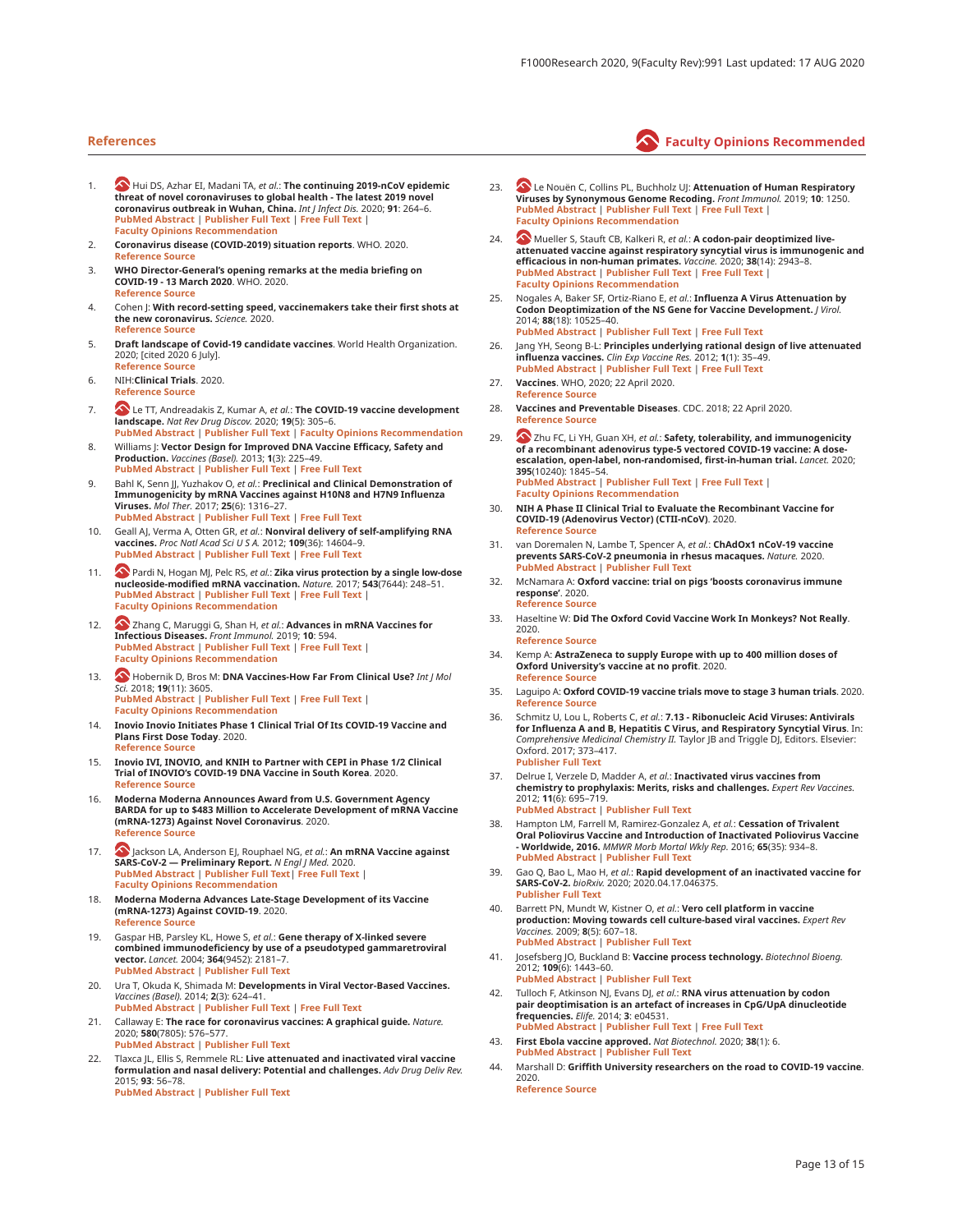- 45. Vartak A, Sucheck SJ: **Recent Advances in Subunit Vaccine Carriers.** *Vaccines* <br>*(Basel).* 2016; **4**(2): 12. **PubMed Abstract** | **Publisher Full Text** | **Free Full Text**
- 46. WHO: **MODULE 2: Types of Vaccine and Adverse Reactions**. 2020. **Reference Source**
- 47. Tai W, Chen J, Zhao G, *et al.*: **Rational Design of Zika Virus Subunit Vaccine with Enhanced Efficacy.** *J Virol.* 2019; **93**(17): e02187-18. **PubMed Abstract** | **Publisher Full Text** | **Free Full Text** | **Faculty Opinions Recommendation**
- 48. All Pandey RK, Bhatt TK, Prajapati VK: **Novel Immunoinformatics**<br>Approaches to Design Multi-epitope Subunit Vaccine for Malaria by<br>Investigating Anopheles Salivary Protein. Sci Rep. 2018; 8(1): 1125. **PubMed Abstract** | **Publisher Full Text** | **Free Full Text** | **Faculty Opinions Recommendation**
- 49. Kelly DF, Moxon ER, Pollard AJ: *Haemophilus influenzae* **type b conjugate vaccines.** *Immunology*. 2004; **113**(2): 163–74.<br><mark>PubMed Abstract | Publisher Full Text | Free Full Text</mark>
- 50. Degos F: **[Protein subunit vaccines: example of vaccination against**

**hepatitis B virus].** *Rev Prat.* 1995; **45**(12): 1488–91. **PubMed Abstract** 

- 51. **ExpreS2ion announces EU grant award for the COVID-19 vaccine development programme**. 2020. **Reference Source**
- 52. **•• Khandia R, Munjal A, Dhama K,** *et al.***: <b>Modulation of Dengue/Zika Virus Pathogenicity by Antibody-Dependent Enhancement and Strategies to Protect Against Enhancement in Zika Virus Infection.** *Front Immunol.* 2018; **9**: 597. **PubMed Abstract** | **Publisher Full Text** | **Free Full Text** | **Faculty Opinions Recommendation**
- 53. Wan Y, Shang J, Sun S, *et al.*: Molecular Mechanism for Antibody-Dependent<br>Enhancement of Coronavirus Entry, / Virol, 2020; 94(5): e02015-19.<br>PubMed Abstract | Publisher Full Text | Free Full Text | **Faculty Opinions Recommendation**
- 54. **(A)** Iwasaki A, Yang Y: The potential danger of suboptimal antibody **responses in COVID-19.** *Nat Rev Immunol.* 2020; **20**(6): 339–41. **PubMed Abstract** | **Publisher Full Text** | **Free Full Text** | **Faculty Opinions Recommendation**